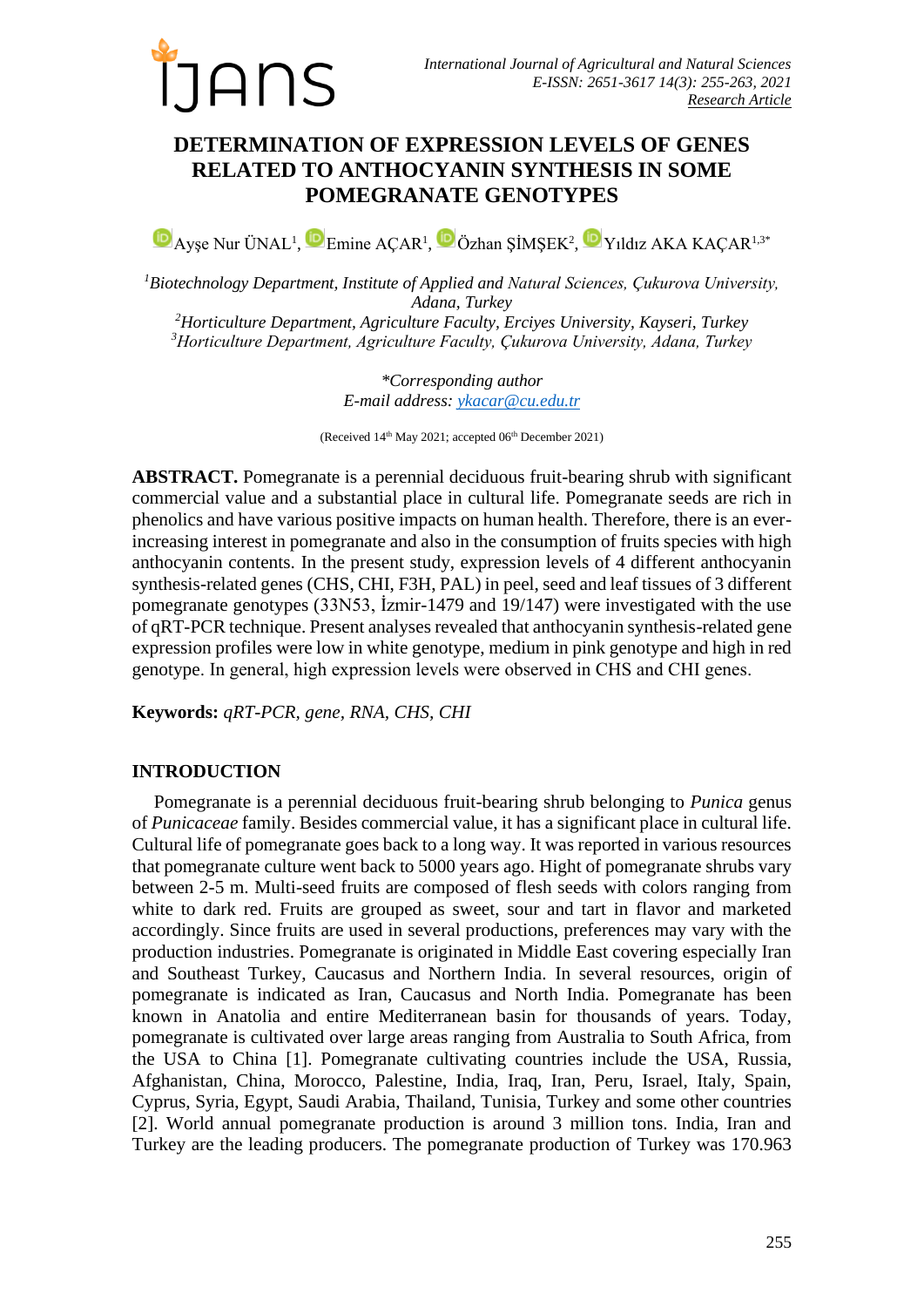tons in 2009 and the value continuously increased and reached to 537.847 tons in 2018 [3].

Pomegranate seeds are rich in phenolics and have various positive impacts on human health. Therefore, there is an ever-increasing interest in pomegranate. Pomegranate prevents blood oxidation, increase hematopoietic cells and protects cardiovascular health. Pomegranate seeds are quite rich especially in iron, potassium and vitamin C. Anthocyanin, providing red color of the fruit, boosts the immune system. Antioxidants reduce infectious pathogen effect and increase the number of resistant cells. Pomegranate reduces the incidence of flue and upper respiratory track diseases. It also replenishes thrombocyte cells in blood, prevents edema and relieves rheumatism and join pains. Pomegranate regulates blood pressure and reduce anemia-related faints. With tonic effects, it also replenishes death cells of the skin. Since it is a strong antioxidant, pomegranate prevents proliferation of cancerous cells. It cleans stomach and intestines and removes them from the body. When consumed regularly, pomegranate supports regional weight loss and prevents kidney and bladder stone formations. Pomegranate plays a protective role against several diseases including cardiovascular diseases, Alzheimer, type-2 diabetes and obesity [4]. Pomegranate is also rich in anthocyanins, ellagitannins and the other phenolic substances with a proven antioxidant and antitumor activity [5]. Majority of these phenolics, especially the ones with high molecular weight, exist in skin section of the fruit [6]. Important phenolic compounds of pomegranate include anthocyanins, flavanol glycosides, procyanidins, ellagic acid and derivatives. High antioxidant capacity of the pomegranate comes from tannins, flavonoids and anthocyanins. With antioxidant activity of these secondary metabolites, pomegranate has important antimutagenic and anticancerogenic characteristics [7]. Anthocyanin means flower and blue in Latin. Anthocyanins are water-soluble natural pigments and are composed of anthocyanidins containing one or more sugars [8]. Flavylium ion is the building block of anthocyanidins isolated from the plants. Besides antioxidant activity and UV-protection, anthocyanidins play a significant role in defense, pollination and regeneration functions of the plants [9]. The anthocyanins existing in glycoside forms in cell cytoplasm are composed of some sugar and non-sugar (aglycon) substances. Aglycon part is composed of anthocyanidins. Anthocyanidins and number of position of sugars attached to them influence antioxidant activity of these substances [10, 11]. Various different genes play a role in anthocyanin biosynthesis. These genes include phenylalanine ammonium lyase (PAL), chalcone synthase (CHS) and anthocyanidin synthase (ANS). Phenylalanine is precursor of this synthesis and conversion from phenylalanine into anthocyanins is realized through enzyme-catalyzed reactions [12]. Anthocyanins are essential pigments with significant contributions to fruit quality. Therefore, the biosynthetic pathway to anthocyanins should be well-comprehended [8].

There is a great interest in the consumption of fruit species with high anthocyanin contents because of the highly significant effects of these substances on human health and nutrition. Pomegranate fruits are quite rich in anthocyanins. Therefore, this study was conducted with 3 different pomegranate genotypes to investigate the expression levels of 4 different anthocyanin synthesis-related genes in fruit skin, seed and leaf tissue with the use of qRT-PCR technique.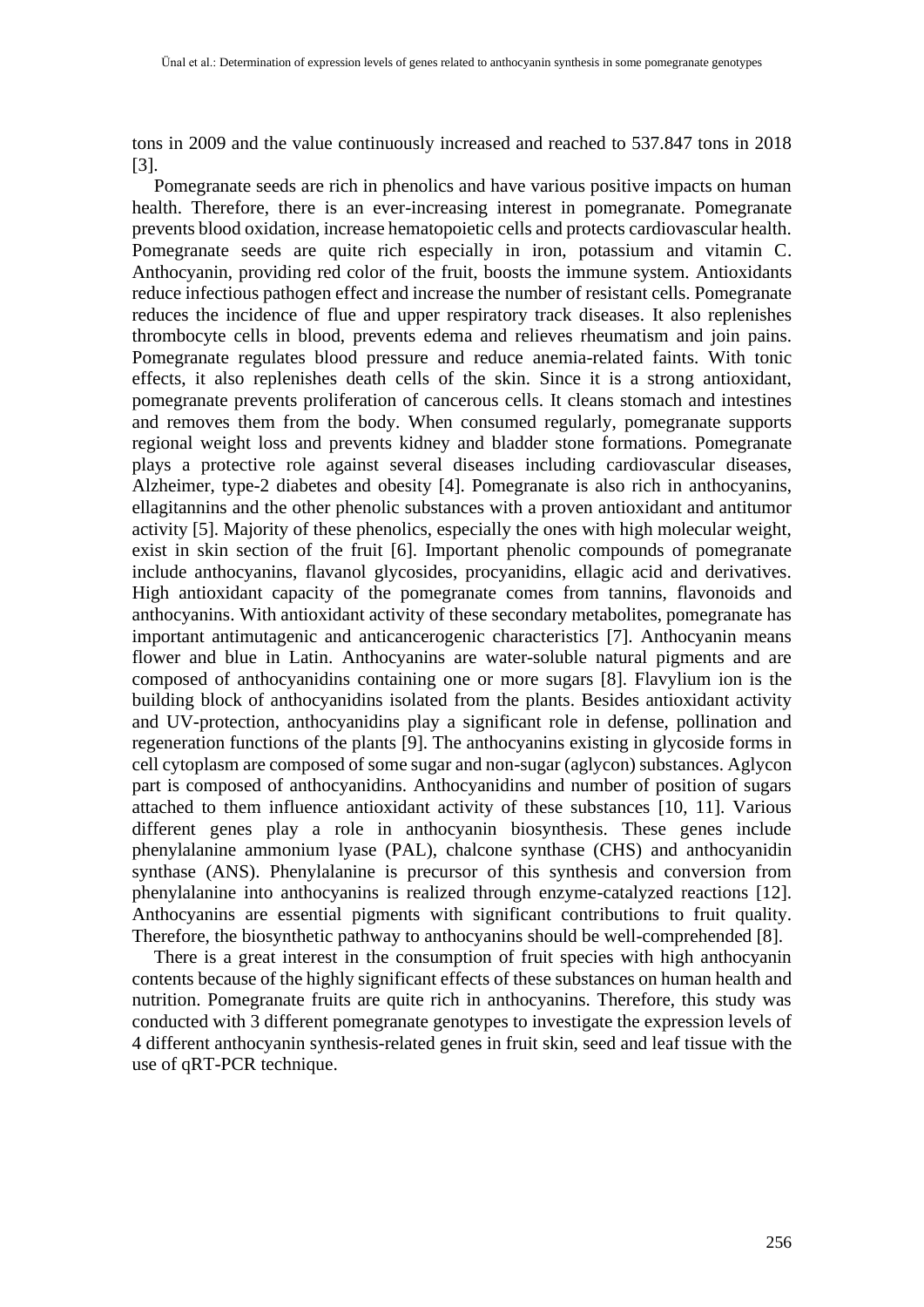## **MATERIAL AND METHODS**

#### *Plant material*

The genotypes used in this study were selected from Pomegranate Genetic Collection at Horticulture Department of Çukurova University Agricultural Faculty. Skin, seed and leaf tissues were taken from "33N53", "İzmir-1479" and "19/147" genotypes of this genetic collection.

#### *Collection of tissue samples of the genotypes*

To determine the expression levels of anthocyanin biosynthesis-related genes in 3 different pomegranate genotypes with different coloration levels, 3 different tissues were used at full-ripe stage. Genotype tissues were taken in October 2019. About 50 g tissue samples were taken, labeled, wrapped in aluminum foil and placed into liquid nitrogen. Tissue samples frozen in liquid nitrogen were stored at -80ºC until RNA isolation phase.

#### *RNA extraction*

For RNA isolation, the tissues stored at -80°C were used. Tissues were ground in a mortar with liquid nitrogen, taken (100 mg) into Eppendorf tubes and made ready for isolation. RNA isolation was performed in accordance with RNeasy Mini Kit (Qiagen) Purity and concentration of isolated RNA was measured with a NanoDrop spectrophotomer. RNA quality was assessed through the existence of 28S and 18S ribosomal RNA sub-units. Existence of RNA sub-units was determined with agarose gel electrophoresis. For this purpose, 1,5% agarose gel was prepared. The 5 μl of isolated RNA samples were supplemented with 1 μl 6X loading dye and 5 μl ddH2O. Samples were then run under 100 volts for 60 min. At the end of this period, agarose gel was imaged under UV light.

# *qRT-PCR Analyses*

Applied Biosystems High Capacity cDNA Reverse Transcription Kit was used in cDNA synthesis. Four different genes (CHS, CHI, F3H, PAL) known to be related to anthocyanin biosynthesis were used in Quantitative Real Time PCR processes. The PgRPSII gene was used as endogen control. The primers of relevant genes are provided in Table 1.

Quantitative Real-time PCR (qRT-PCR) was performed in an ABI 7500 real-time system. The 25 ul reaction system contained 1 ul of diluted cDNA, 11.25 ul of Fast SYBR™ Green Master Mix (ThermoFisher Scientific), and 0.5 µl of each primer. The cycling parameters were as follows: 95°C for 3 min followed by 40 cycles of 95°C for 30 s, 60°C for 30 s, and 72°C for 35 s. The PgRPSΙΙ control gene was used for the normalization of the CT / CP values of the target gene. The qRT-PCR results were calculated by comparative Ct method. In this method, the average Ct values of all samples are calculated. The ΔCT and ΔΔCT values were then calculated and the results were evaluated using the 2-  $\Delta \Delta CT$  formula. It has been determined at which levels anthocyanin-related genes are expressed relative to control genes.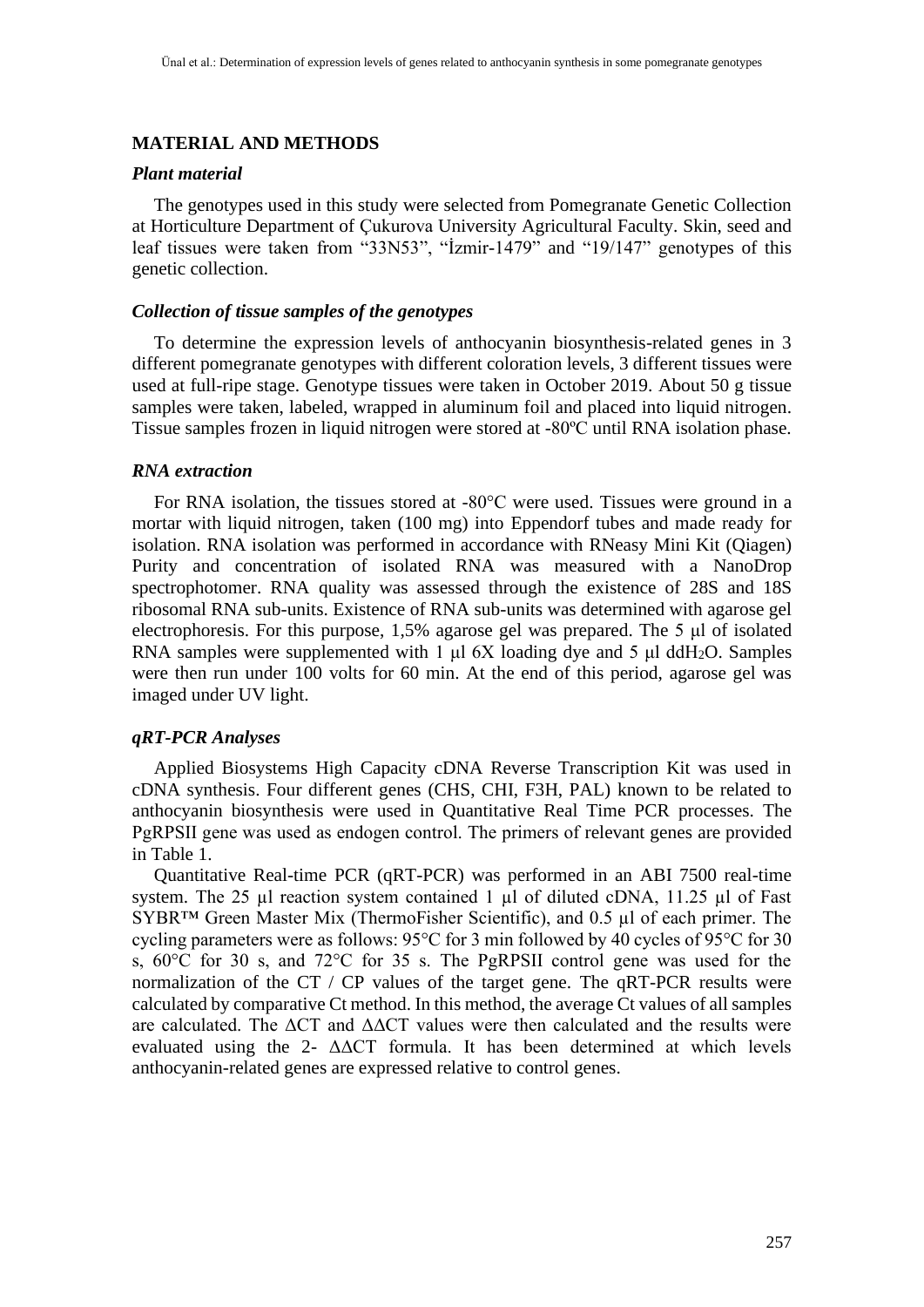| <b>TWON Is hypermannon about the genes used in mus shawy</b> five |                            |                                 |
|-------------------------------------------------------------------|----------------------------|---------------------------------|
| <b>Genes</b>                                                      | <b>Forward Primer</b>      | <b>Reverse Primer</b>           |
| PAL                                                               | 5'-TGGAGTGTCTCAGCAGTTGG-3' | 5'-CGGAACAGCATAGGATGGAT-3'      |
| <b>CHS</b>                                                        | 5'-CCCACTAAAGCGACCCATT-3'  | 5'-AGACCACAAAATGCCTCCAC-3'      |
| <b>CHI</b>                                                        | 5'-ACTACCATTGACGGGTGCTC-3' | 5'-GTGTAAGTGCCCACGGATTT-3'      |
| F3'H                                                              | 5'-CGAGTTGATACCGTTTGGG-3'  | 5'-GTTCAGCTTCTCGGGCAT-3'.       |
| PgRPSII                                                           | 5'TCAATTTGTGAGGGTCGTTCT-3' | 5'-GATTCAAGAGTAGTAACCGATTCCA-3' |

*Table 1. Information about the genes used in this study [13]*

# **RESULTS AND DISCUSSION**

Three different pomegranate genotypes were selected from 90 pomegranate (*P. granatum*) genotypes in Pomegranate Genetic Collection at Horticulture Department of Çukurova University Agricultural Faculty and expression levels of 4 anthocyanin synthesis-related genes in fruit skin, seed and leaf tissues were investigated with qRT-PCR technique.

Tissue expression levels of "33N53" genotype with white seed and green skin color, "İzmir-1479" genotype with pink skin and seed color and "19/147" genotype with dark red skin and seed color were analyzed.

Expression levels of relevant genes were determined with Real time PCR analyses. The 2-∆∆Ct formula was used in analyses and gene expression levels of the genotype tissues are presented in Fig. 1-4.



*Fig. 1. Expression levels of genes in tissues of İzmir-1479 genotype*



*Fig. 2. Expression levels of genes in tissues of 19/147 genotype*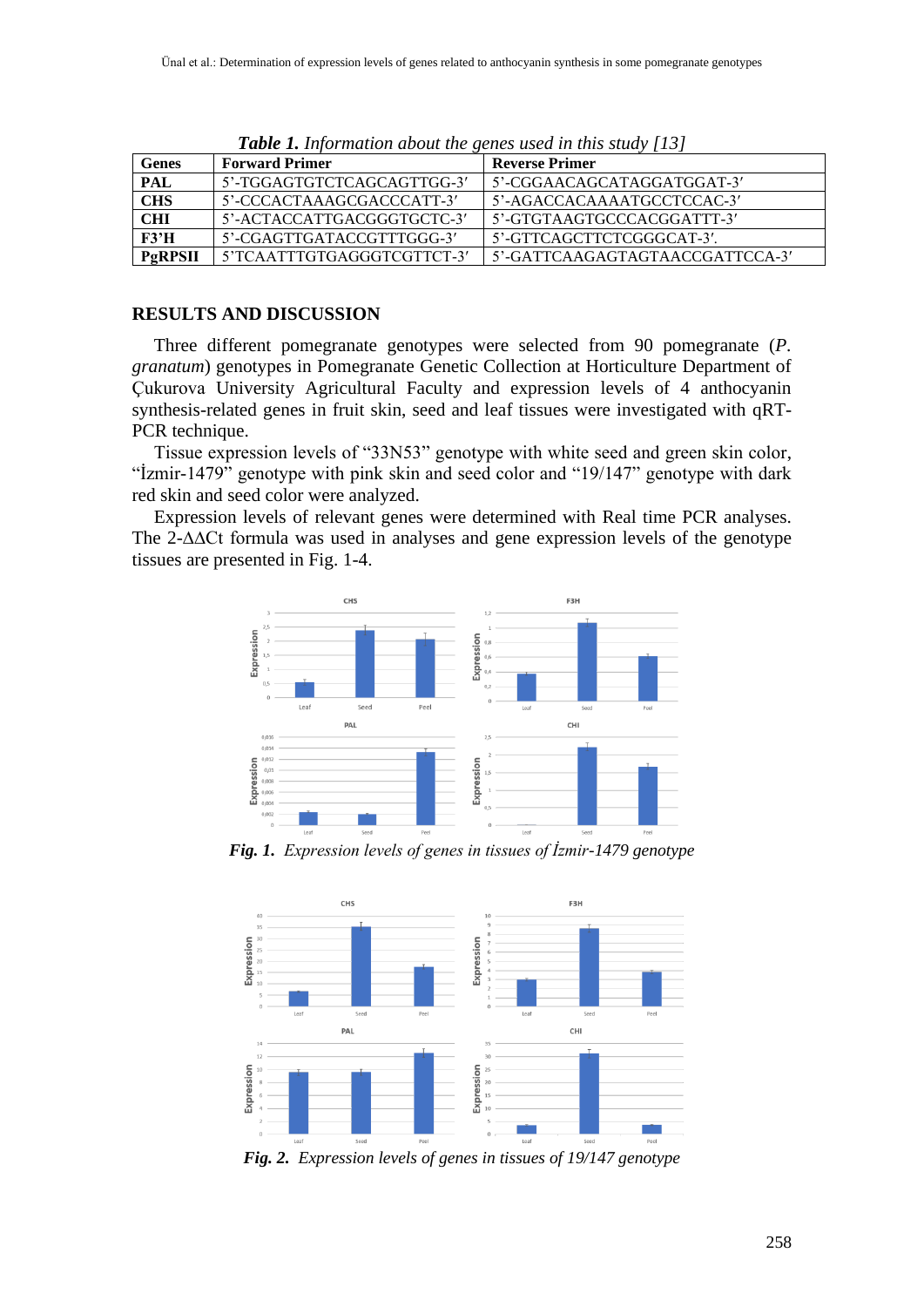

*Fig. 3. Expression levels of genes in tissues of 33N53 genotype*

With regard to CHS gene expression levels of 33N53 genotype, the lowest expression was observed in leaf tissue. Expression level was 3 in leaf tissue and 15 in skin tissue. The greatest expression level was observed in skin tissue which was 3 times as much of leaf tissue. Considering the CHI gene expression levels, the lowest expression level was observed again in leaf and the greatest expression level was observed in seed tissue, which was 3 times as much of leaf tissue.

With regard to F3H gene expression levels of 33N53 genotype, the lowest expression level was observed in leaf tissue and the greatest expression level was observed in seed tissue, which was 4 times as much of leaf tissue. Considering the PAL gene expression levels, the lowest expression levels were observed in leaf and seed tissues and the greatest expression level was observed in skin tissues, which was almost 5 times as much of leaf and seed tissues. Present analyses revealed that in 33N53 genotype, increases were observed in expression levels of CHS and PAL genes in skin tissue and CHI and F3H genes in seed tissue. Despite white seed and green skin color, slight increases were observed in expression levels of anthocyanin biosynthesis-related genes. Zhao et al. [14] reported insignificant differences in expression levels of anthocyanin synthesis-related genes of white-color pomegranate fruits. However, differences were observed in expression levels of relevant genes. Such differences were mainly attributed to differences in genotypes and tissues. High increases especially in expression levels of CHS gene were because CHS is the key trigger gene of flavonoid pathway. CHS and CHI are the key trigger genes of flavonoid pathway. Following the catalyzing of CHI gene, flavonoid pathway divided into two pathways responsible for polyphenol and anthocyanin biosynthesis [15]. Therefore, is was thought that the differences in expression levels of CHS or CHI genes were not solely related to anthocyanin biosynthesis.

Considering the expression levels of CHS gene in different tissues of İzmir-1479 genotype, the lowest expression level was observed in leaf tissue and the greatest expression levels was observed in skin tissues, which was 5 times as much of leaf tissue. For expression levels of CHI gene, the lowest expression level was observed in leaf tissue  $(0.1)$  and the greatest expression level was observed in seed tissue  $(2,3)$ , which was 23 times as much of leaf tissue.

With regard to expression levels of F3H gene in different tissue of İzmir-1479 genotype, the lowest expression level was observed in leaf tissue and the greatest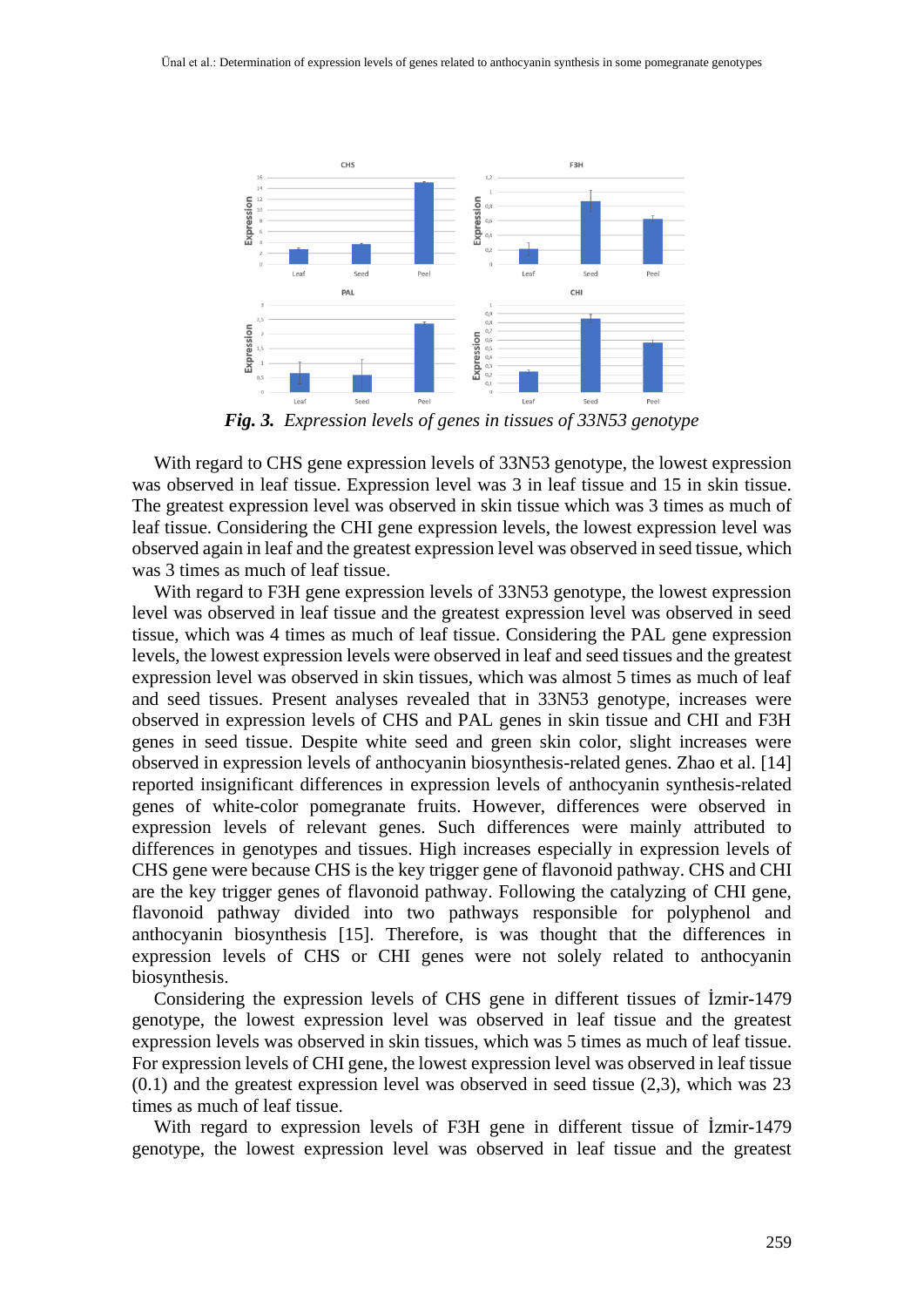expression level was observed in seed tissue, which was 3 times as much of leaf tissue. Considering the expression levels of PAL gene, the lowest values were observed in leaf and seed tissues and the greatest value was observed in skin tissue, which was 6.5 times as much of leaf tissue. In İzmir-1479 genotype with pink seed and skin color, expression levels of CHS, CHI and F3H genes were high in seed tissue and expression level of PAL gene was high in skin tissue. Although CHS and CHI genes catalase flavonoid pathway, F3H and PAL genes are responsible for activation of pathway in anthocyanin biosynthesis mechanism after CHI genes. Therefore, expression profile of F3H and PAL genes is relative lower than the expression levels of CHS gene.

F3H is an important enzyme on biosynthetic pathway of plant flavonoids. In plants, F3H gene encodes flavonoid biosynthesis pathway, in other words flavanone 3 hydroxilase enzyme [16], PAL gene catalyzes the first and rate-limiting step in phenylpropanoid pathway, such a case then provides precursors for various secondary metabolites including flavonoids [17] and plays critical roles in plant secondary metabolism which is an important issue for the interactions between the plants and the environment. Decreases might have been seen in expression levels just to catalyze different secondary metabolite pathways.

Considering the expression levels of CHS gene in different tissues of 19/147 genotype, the lowest value was observed in leaf tissue (5) and the greatest value was observed in seed tissue (35), which was 7 times as much of leaf tissue. For expression levels of CHI gene, the lowest value was observed in leaf tissue and the greatest value was observed in seed tissue, which was 10 times as much of leaf tissue.

Considering the expression levels of F3H gene in different tissues of 19/147 genotype, the lowest value was observed in leaf tissue (3) and the greatest values was observed in seed tissue, which was 3 times as much of leaf tissue. For expression levels of PAL gene, the values were observed in lead and seed tissue and the greatest value was observed in skin tissue, which was 1.5 times as much of leaf tissue. In 19/147 genotype with dark red seed and skin color, expression levels of CHS, CHI and F3H genes were high in seed tissue, expression levels of PAL gene were high in skin tissue. Based on expression levels, the greatest anthocyanin content was observed in seeds of CHS gene of 19/147 genotype and the lowest anthocyanin content was observed in leaves of CHI gene of 33N53 genotype. Gene anthocyanin contents were expressed at quite high levels in red-color genotypes. In some genes, higher expression levels were also achieved in seeds. Such a case may be considered as the reason of differences in anthocyanin contents of genotypes and tissues.

Two types pf genes play an important role in anthocyanin biosynthesis. These are structural genes and regulatory genes (transcription factors) controlling the expression levels of structural genes [18]. Changes in color tones may be resulted from differences in expression levels structural and regulatory genes.

CHI is the key enzyme of phenylalanine metabolism pathway providing various flavonoids. It play an important role in pigment synthesis, flower, fruit and seed color formation [19]. CHS represent the beginning of specific flavonoid pathway and is responsible for formation of a chalcone from one Þ-coumaroyl-CoA and three malonyl-CoA molecules to generate two phenyl rings of flavonoid skeleton (C6-C3-C6) [15]. CHS is an important enzyme catalyzing the first stable step of flavonoid biosynthetic pathway [20]. Therefore, expression levels of these genes are not directly related to anthocyanin biosynthesis, but they are responsible for catalyzation of the other genes with an important function in anthocyanin biosynthesis pathway. Then, changes may be seen in expression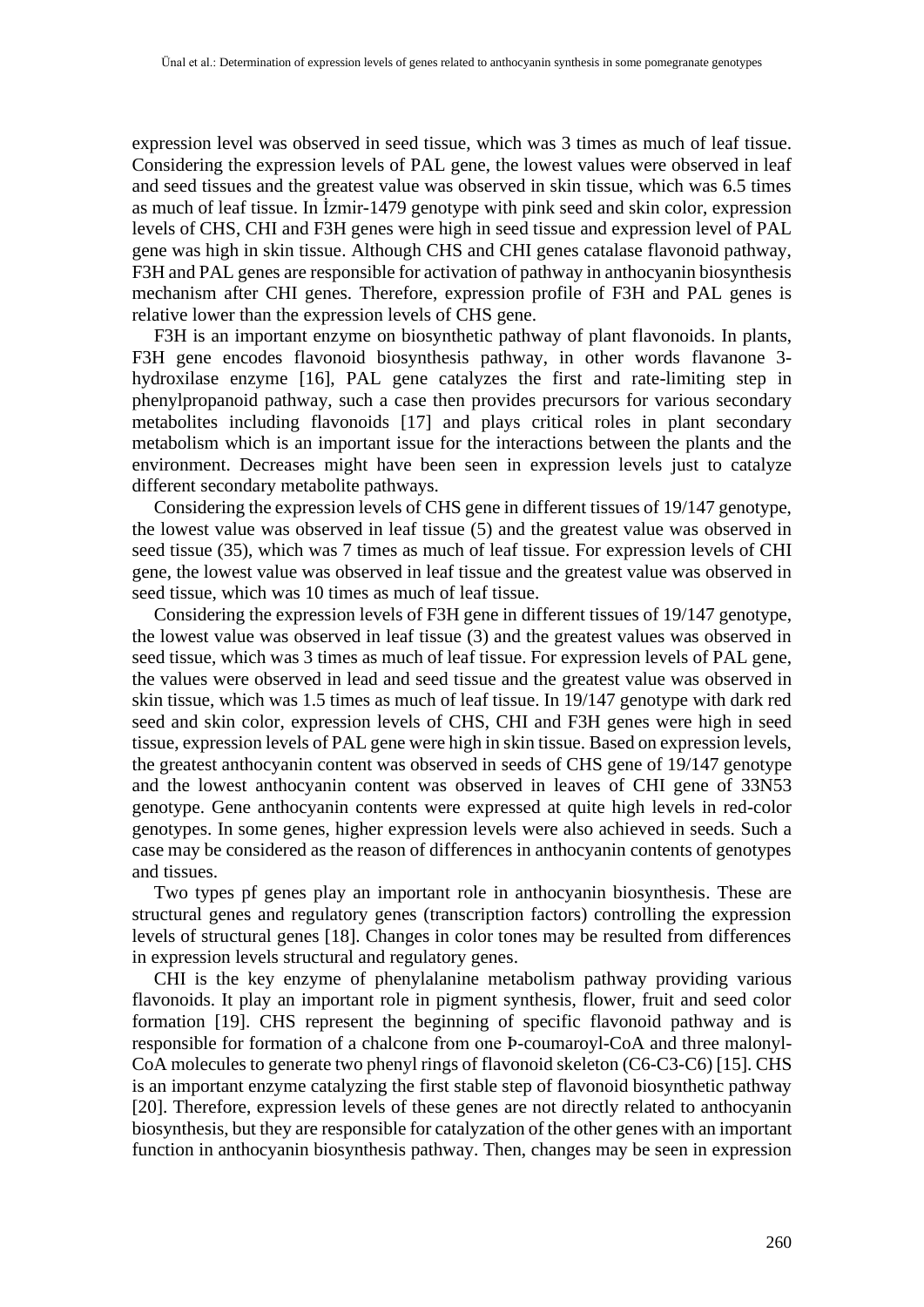levels. F3H is also an important enzyme in biosynthetic pathway of plant flavonoids. In plants, F3H gene encodes flavanone 3-hydroxilasine enzyme of flavonoid biosynthesis pathway [17].

Zhao et al. [14] measured the transcript levels of the genes related to anthocyanin biosynthesis in red and white fruits quantitatively with real time PCR. Anthocyanin was not encountered in white genotypes since lack of ANS expression may be the primary factor responsible for inexistence of anthocyanins in white pomegranates. Except for pgANS, white pomegranate skins were containing transcripts of all defined genes. Therefore, lack of pgANS expression may be the primary factor responsible for inexistence of anthocyanins in white pomegranate. Harel-Beja et al. [21] investigated anthocyanin and punicalagin contents of pomegranates and determined gene expression and metabolite (anthocyanins and punicalagin) accumulation in three growth stages. Researchers determined high and low anthocyanins respectively in skins of red and pink genotypes. Red and pink pomegranate cultivars exhibited the greatest difference in gene expression during the transition from early fruit development stage to late fruit development stage. In other studies with different fruits, similarly high anthocyanin contents were reported for red cultivars. Wei et al. [22] investigated the expression levels of F3H, DFR, ANS and UFGT genes in litchi fruits and reported that expression levels in fruit pericarps were quite weak in non-red cultivars as compared to red ones. Karanjalker et al. [23] investigated gene expression levels in skins of green, yellow and red-color mango fruits and reported greater anthocyanin contents in red-color cultivars. Palapol et al. [24] conducted a study with fast-coloring mangosteen fruits and investigated expression levels of GmMYB10 gene both in ripening and post-ripening stages with the use RT-PCR method. Researchers reported increasing expression levels with the progress of coloration and indicated that this gene promoted anthocyanin biosynthesis. Feng et al. [25] determined expression levels of PyMYB10 gene in pear leaves, flowers and fruits with the use of RT-PCR method and reported greater expression levels of PyMYB10 gene in red tissues than the non-red ones.

## **CONCLUSION**

In present study, expression levels of 4 different anthocyanin synthesis-related genes (CHS, CHI, F3H, PAL) in fruit skin, seed and leaf tissues of 3 different pomegranate genotypes (33N53, İzmir-1479 and 19/147) were investigated with the use of qRT-PCR technique. Present analyses revealed that anthocyanin synthesis-related gene expression profiles were low in white genotype, medium in pink genotype and high in red genotype. In general, high expression levels were observed in CHS and CHI genes because of formation after division in anthocyanin synthesis pathway. Although the expression levels of the other genes seemed to be low, expression level of F3H gene was also high in red genotype. It can be stated that free radical-neutralizing antioxidant effect was greater in red fruits. Therefore, there is a growing interest in consumption of red fruits with an important place in human health. Such a case then directed researchers to breeding of fruit species with a rich nutritional composition [26]. As it was seen in present study, high gene expression levels in red fruits could be related to rich nutritional composition and such high expression levels could be used in material selection of breeding programs. Consumption, thus production quantities of fruit species with a rich nutritional composition are continuously increasing. Fruit color is formed based on plant genetic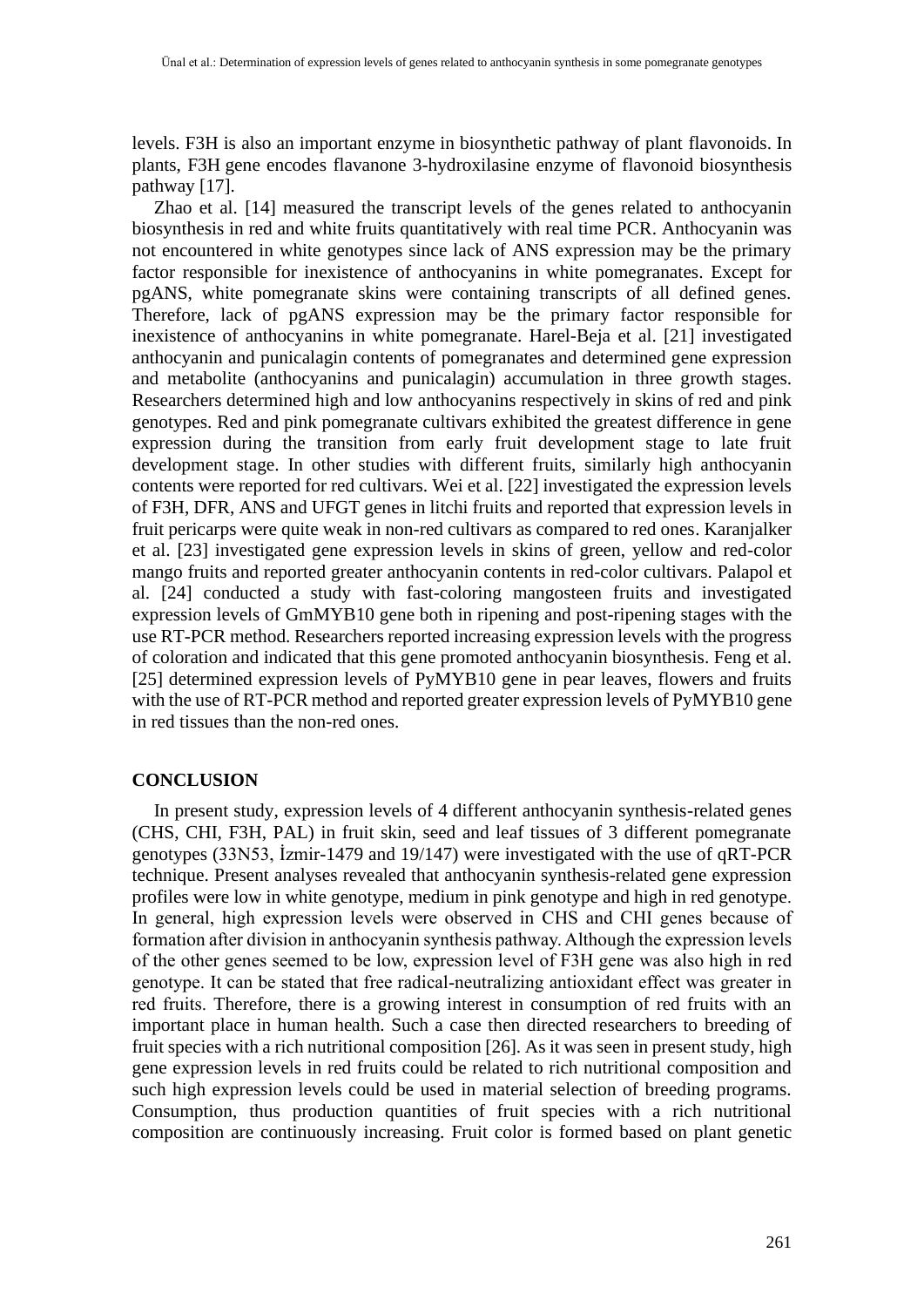structure, biotic and abiotic stress factors in growing environment and color is among the most important quality parameters influencing consumer preferences.

**Acknowledgments.** This study was supported by Scientific Research Projects Department of Çukurova University (Project no: FYL-2019-11669).

# **REFERENCES**

- [1] Kurt, H., Şahin, G. (2013): Bir Ziraat Coğrafyası Çalışması: Türkiye'de Nar (*Punica granatum* L.) Tarımı [A Agriculture, Geography Study: Pomegranate (*Punica granatum* L.) Agriculture in Turkey]. Journal of Marmara Geography, 27, 551-574.
- [2] FAO (2020): www.fao.org [date of access: 12.02.2020].
- [3] TUİK (2020): www.tuik.gov.tr [date of access: 15.02.2020].
- [4] Şimşek, M., İkinci, A. (2017): Narın (Punica granatum L.) insan sağlığına etkileri [Effects of pomegranate (Punica granatum L.) on human health]. Journal of Harran Agriculture and Food Sciences, 21(4), 494-506.
- [5] Karaca, E. (2011): Nar suyu konsantresi üretiminde uygulanan bazı işlemlerin fenolik bileşenler üzerine etkisi [Effect of some processes applied in the production of pomegranate juice concentrate on phenolic components]. Çukurova University Food Engineering Department, MSc Thesis, Adana, Turkey, p. 26-36.
- [6] Afaq, F., Saleem, M., Krueger, C.G., Reed, J.D., Mukhtar H. (2005): Anthocyaninand hydrolyzable tannin-rich pomegranate fruit extract modulates MAPK and NF-kappaB pathways and inhibits skin tumorigenesis in CD-1 mice. Int. J. Cancer, 113, 423-433. DOI: 10.1002/ijc.20587.
- [7] Şengül, H. (2015): Narda bulunan antosiyaninlarin biyoyararlılığına gıda matrisi ve bileşenlerinin etkisi [The effect of food matrix and its components on the bioavailability of anthocyanins in pomegranate]. Istanbul Technical University Institute of Science and Technology, MSc Thesis. p.21.
- [8] Jaakola, L. (2013): New insights into the regulation of anthocyanin biosynthesis in fruits. Trends Plant Sci., 18(9), 477-483. DOI: 10.1016/j.tplants.2013.06.003.
- [9] Kolaç, T., Gürbüz, P., Yetiş, G. (2017): Doğal ürünlerin fenolik içeriği ve antioksidan özellikleri [Phenolic content and antioxidant properties of natural products]. İstanbul University Journal of Health Services Vocational School, 5(1), 3-4.
- [10] Koca, İ., Karadeniz B., Tural S. (2006): Antosiyaninlarin antioksidan aktivitesi [Antioxidant activity of anthocyanins]. IX. Food Congress, Bolu, Turkey, 133.
- [11] Durgaç, C., Özgen, M., Şimsek, Ö., Kaçar, Y. A., Kiyga, Y., Çelebi, S., Gündüz, K., & Serçe, S. (2008): Molecular and pomological diversity among pomegranate (Punica granatum L.) cultivars in Eastern Mediterranean region of Turkey. African Journal of Biotechnology, 7(9), 1294-1301.
- [12] Xie, R., Zheng, L., He, S., Zheng, Y., Yi, S., Deng, L. (2011): Anthocyanin biosynthesis in fruit tree crops: Genes and their regulation. Afr J Biotechnol., 10(86), 19890-19897. DOI: 10.5897/AJBX11.028.
- [13] Ben- Simhon, Z., Judeinstein, S., Traının, T., Harel-Beja, R., Bar- Ya'akov, I., Borochov-Neori, H. (2015): A white anthocyanın-less pomegranate (Punica granatum L.) caused by an insertion in the coding region of the leucoanthocyanidin dioxygenase (LDOX; ANS) gene. PLoS One, 10(11), 1-21. DOI: 10.1371/journal.pone.0142777.
- [14] Zhao, X., Yuan, Z., Feng, L., & Fang, Y. (2015): Cloning and expression of anthocyanin biosynthetic genes in red and white pomegranate. J Plant Res., 128(4), 687-696. DOI: 10.1007/s10265-015-0717-8.